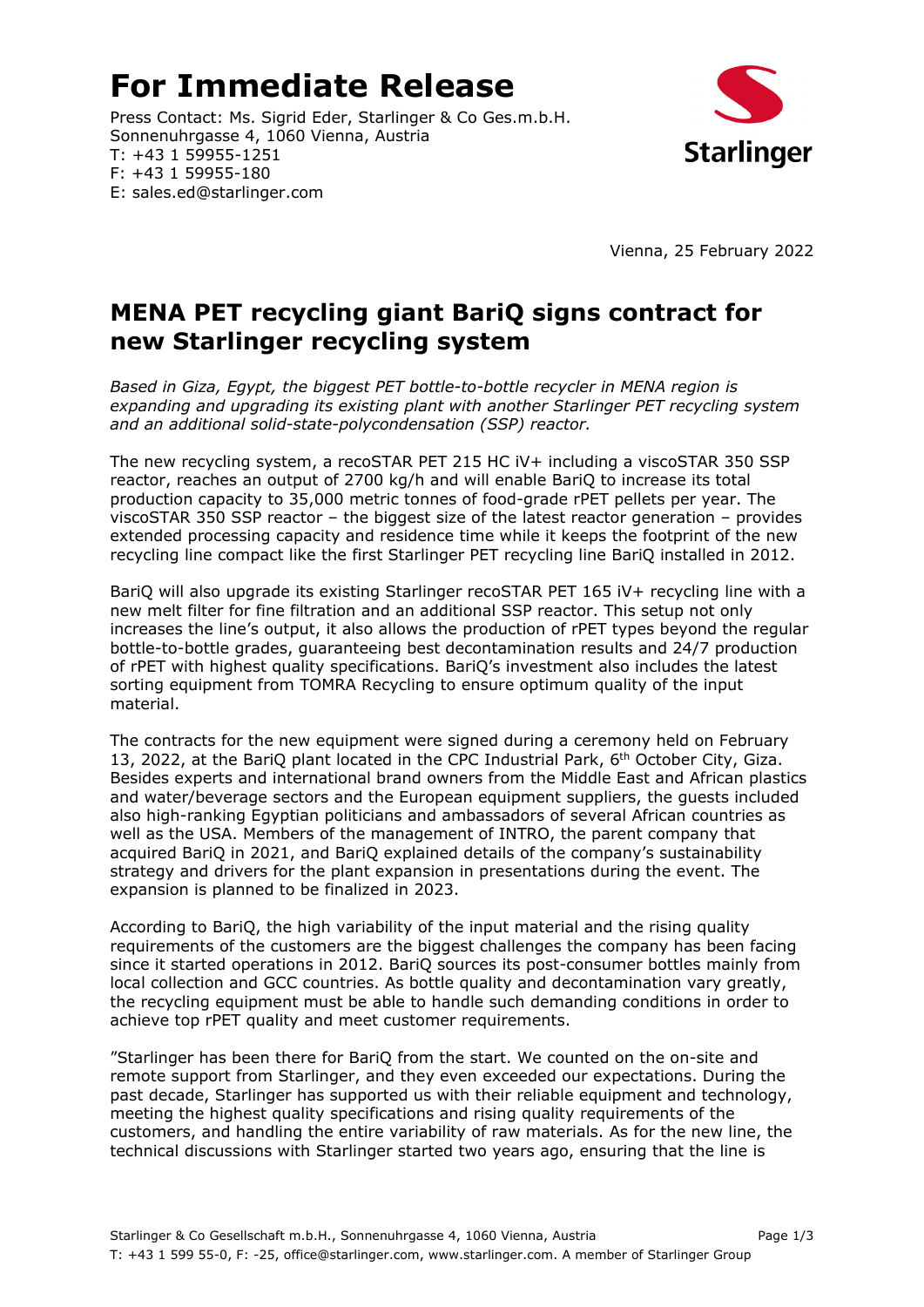

equipped with the latest technology and meets all standards to achieve top quality in rPET resin production. Believing in the decontamination efficiency of Starlinger technology and their excellent customer support, BariQ again choose Starlinger for the expansion project", said Ahmed ElKasaby, Chief Operations Officer at BariQ.

"When BariQ took up operation in 2012, they were our first customer for PET recycling in Africa", explained Andreas Pechhacker, General Manager Starlinger recycling technology. "The planning for the plant had started already two years before – our bottle-to-bottle recycling experts worked closely with BariQ to customize the machine design during this time, taking into account the local bottle stream and requirements for food contact rPET. During the past decade we have built up a very close partnership. BariQ was able to turn their vision into reality – their ambition to set standards was rewarded with several certificates and the acquisition of customers all over the globe. Starlinger is proud to support BariQ on their way to become the biggest PET bottle-to-bottle recycling company in the MEA region."

Founded in 2011, BariQ is the first food-grade rPET producer in Egypt and the biggest in the MENA region. The company started production of food-grade rPET with a Starlinger PET recycling line in 2012 and holds a positive EFSA opinion and an FDA Letter of Non-Objection (LNO). It is also the first non-European recycling company to be registered with ECOEMBES Spain. In November 2021 BariQ was acquired by INTRO Resource Recovery, a member of INTRO Group, to strengthen its waste management portfolio. With the upcoming facility expansion, BariQ aims to recycle 3.5 million PET bottles per year, producing 35,000 tonnes of food-grade rPET for new bottles and saving 80,000 tonnes of CO2. BariQ supplies the food-grade rPET to major converters and brand-owners in Europe and worldwide.

For more information please visit www.bariq-eg.com.

Words: 774

Characters (including spaces): 5074

### **Images and captions:**

BariQ1\_contract signing: Andreas Pechhacker, General Manager Starlinger recycling technology, Mostafa Khairat, CEO BariQ, and Tasos Bereketidis, Sales Director Emerging Markets at TOMRA Sorting Recycling, signed the contracts for the plant expansion. ©BariQ